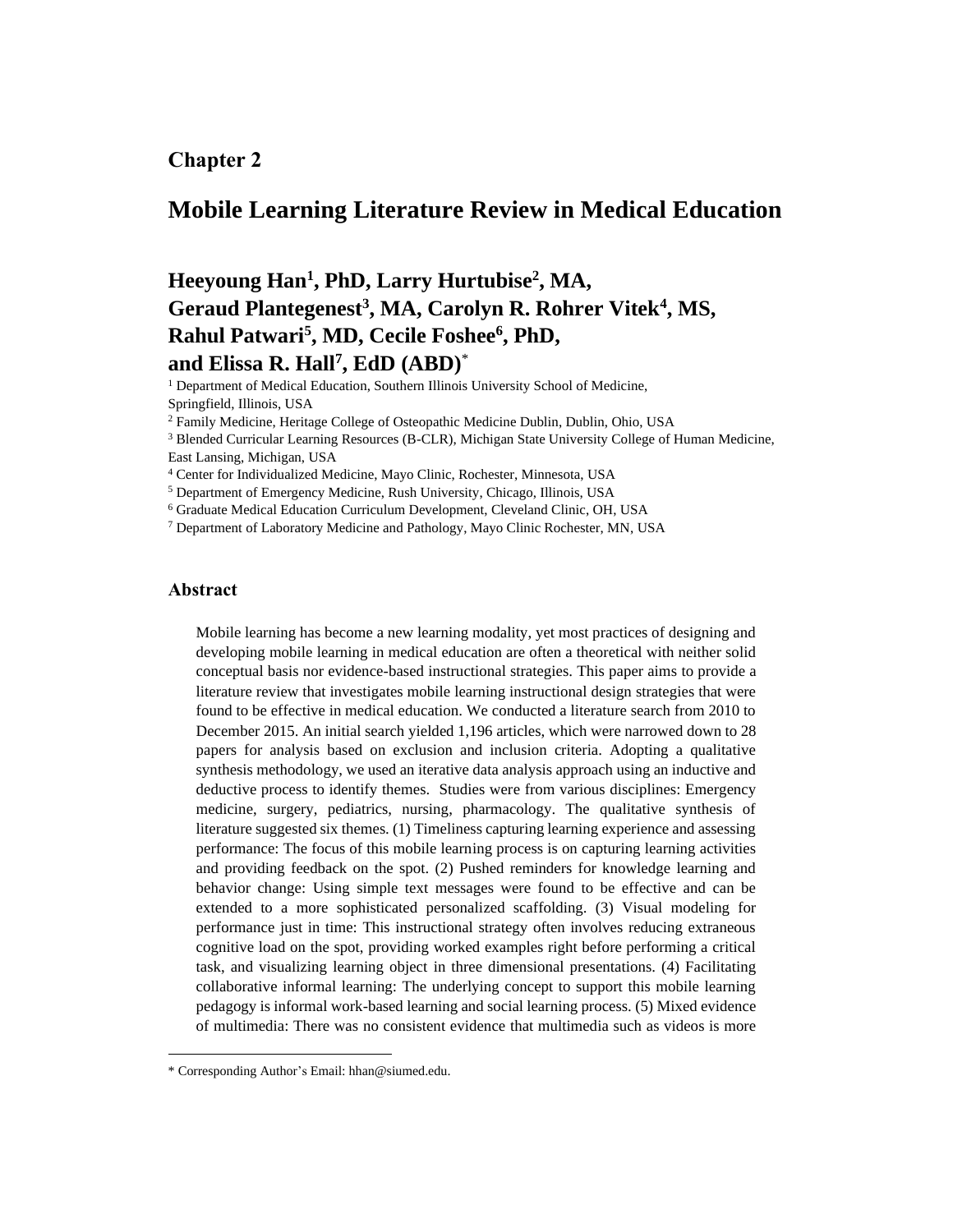effective than traditional media for knowledge learning. (6) Simulated immersive clinical experience: The underlying premise is that mobile simulations and gaming provide virtual immersive clinical experiences with opportunities for repeated practice at their fingertips without risk. These six themes are not exclusive, but combined to create optimized effective mobile learning experiences. These study findings provide that mobile learning is a pedagogical process enriched by context-sensitivity of being (location) and doing (activity) of a learner or a teacher. It is a comprehensive process to create meaningful instructional and learning interactions in consideration of where learners and teachers will be and what they will be doing. Simple transferring decontextualized traditional curriculum activities via a mobile device can have limited effectiveness. Future studies could focus on further applicability to various contexts in medical education.

**Keywords**: literature review, mobile technologies, smart phones

## **Introduction**

For the last decade, the concept of mobile learning has been discussed and defined from various perspectives. From the perspective of technical attributes, mobile learning can be defined as learning that makes use of mobile technologies (Sharples, 2000). This techno-centric perspective focuses on the physical aspect of technologies; that is, the hardware, the software, and specific characteristics of mobile devices. This view has been challenged and has evolved to include a broader understanding of the technological phenomenon with an increased focus on the nature of ubiquitous learning embracing seamless learning context (Toh et al., 2013; El-Hussein and Cronje, 2010; Traxler, 2007). In this view, mobile learning is defined as a meaningful learning process "that occurs when learners have access to information anytime and anywhere via mobile technologies to perform authentic activities in the context of their learning" (p.77, Martin and Ertzberger, 2013).Nunc viverra imperdiet enim. Fusce est. Vivamus a tellus.

The notion of ubiquitous mobile learning – learning anywhere and anytime – indicates a pragmatic understanding of learning experiences especially in an informal format that happens beyond classroom settings and resides in daily activities (Merriam and Bierema, 2014). The majority of adults engage in hundreds of hours of informal learning (Caffarella and Merriam, 2012); therefore, a unique aspect of mobile learning is that it is a "personal, contextual, and situated" learning process, especially emphasizing individuals' informal and unstructured experiences (Traxler, 2007). Recognizing the disruptive nature of mobile learning regardless of location and time, it is imperative to understand what design strategies and approaches have been found to be effective in mobile learning.

#### **Mobile Learning Literature Review in Medical Education**

The recent influx of mobile technologies such as smart phones and tablet computers has profoundly influenced people's daily activities. As mobile devices continue to diminish in size, their computing capacity is expanding at unprecedented rates providing users with increased on-the-go access, powerful information processing capabilities, and social opportunities. This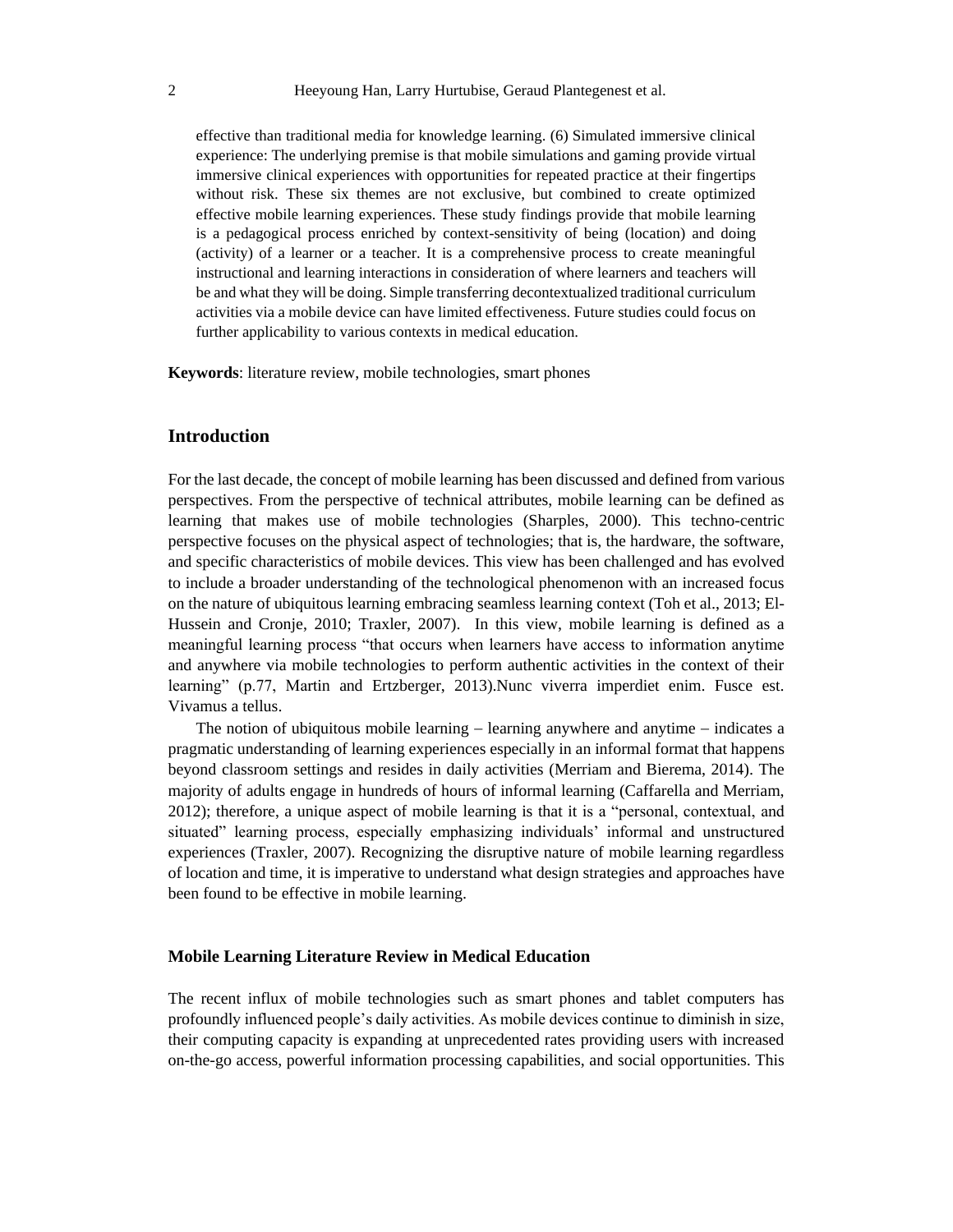mobility and instant connectivity phenomenon changes not only how people interact and share information but also presents educational opportunities across fields and academic levels hence the coining of the term mobile learning.

#### *Pushed Reminders For Knowledge Learning And Behavior Change*

Pushed information or reminders using simple text messages were found to be effective in enhancing medical learners' knowledge acquisition and retention (Chuang and Tsao, 2013; Diedhiou et al., 2015; Walter et al., 2014; Alipour, Jannat and Hosseini, 2014).

In a study in nursing education, students provided with SMS learning resources two times a day showed higher scores in a medical knowledge test than those without SMS observed at one week, two weeks, and four weeks after the intervention (Chuang and Tsao, 2013). Simple text messaging was an effective on-the-job training process for healthcare learners for their continuing education without disrupting their patient care work routine (Diedhiou et al., 2015; Alipour, Jannat and Hosseini, 2014). Most studies attributed the positive effect to spaced education principle and feasibility of mobile learning process to support the pedagogy (Chuang and Tsao, 2013; Diedhiou et al., 2015).



**Figure 1.** Inclusion and exclusion process.

#### *Visual modeling for performance just in time*

Visual modeling for performance just in time is another central instructional approach for effective mobile learning. This instructional strategy often involves reducing extraneous cognitive load on the spot, providing worked examples right before performing a critical task, and visualizing learning object in three dimensional presentations.

There are several limitations in this study. The selection of the database, key words, and years may not include studies available in other databases and journals. Additionally, there may be a selection bias from unpublished studies showing no effects or benefits to mobile learning.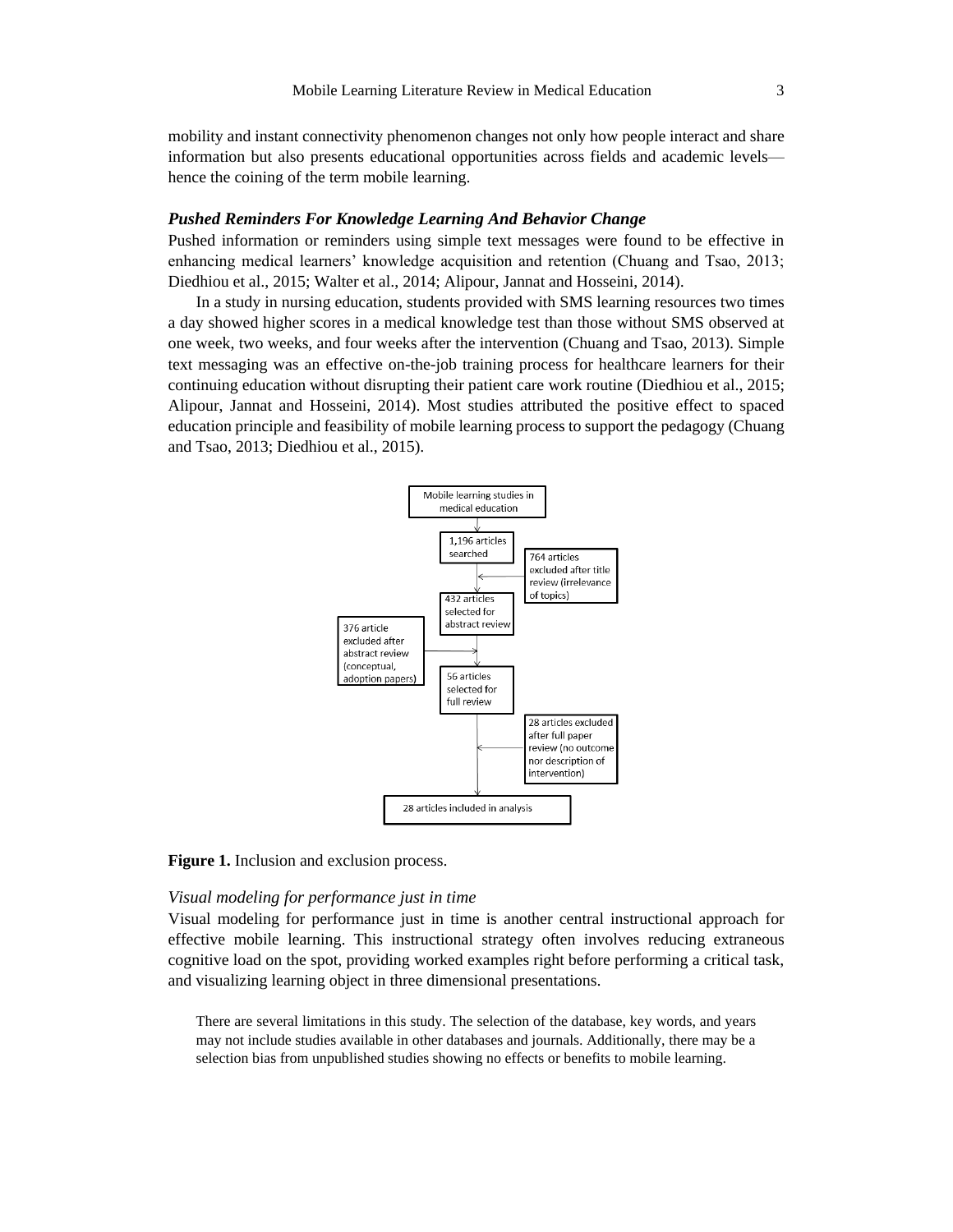#### 4 Heeyoung Han, Larry Hurtubise, Geraud Plantegenest et al.

Findings in this study may not represent all possible instructional strategies exhaustively but provided some of the potentials of mobile learning processes. Simply adopting traditional e-learning approaches may not necessarily lead to positive mobile learning experiences as mobile learning leans more toward informal, personal, context-oriented, instant, and opportunistic experiences rather than formal, structured, and media-rich traditional e-learning experiences (Traxler, 2007). More insightful, thoughtful, and innovative design approaches aligned with the mobile learning characteristics should be investigated and studied.

Hawkes et al. (2013) investigated the effect of short visual instruction right before performing newborn intubation and found that this approach was effective for improving both knowledge and procedural skills for novice learners. Medical students performed better with patient encounters in an emergency department setting when they had immediate access to an instructional video right before seeing a patient in the emergency room (Tews et al., 2011). A similar effect was found in another study. According to Noguera et al. (2013), when second year students in physical therapy had access to two- or three-dimensional images of anatomy on their mobile devices during a practice session, their knowledge gain was higher than those who did not have such learning environments. With resources on their mobile devices, the students were able to visualize specific anatomy of knee, ankle, and pelvic zone as they practiced physical therapy. This allowed the participants to deeply engage in learning how physical therapy works in relation to a specific anatomy structure.

| <b>Population</b>                           | <b>Specialty domain</b> | <b>Intervention</b><br>(Mobile Technology) | framework<br>Conceptual<br><b>Instructional design features</b> |  |
|---------------------------------------------|-------------------------|--------------------------------------------|-----------------------------------------------------------------|--|
| medical<br>Undergraduate<br>education (UME) | Emergency medicine      | Videos delivered on a<br>mobile device     | Just-in-time (JIT) learning                                     |  |
|                                             |                         |                                            | Watching the instructional video                                |  |
|                                             |                         |                                            | before entering a patient room                                  |  |
| Physician                                   | Military trauma         | Learning<br>modules                        | <b>JIT</b> learning                                             |  |
| Assistant(PA)/Nursing/Medic/                |                         | delivered on a mobile                      |                                                                 |  |
| Tech                                        |                         | device                                     |                                                                 |  |
| Nursing                                     | Pharmacology            | Short message service<br>(SMS)             | Information processing theory                                   |  |
|                                             |                         |                                            | Providing reminders to review                                   |  |
|                                             |                         |                                            | the content                                                     |  |

| Table 1. Summary of included articles |  |  |
|---------------------------------------|--|--|
|---------------------------------------|--|--|

## **Discussion**

Findings of the current study suggest several instructional design frameworks of mobile learning. These design approaches are identified and discussed with an educational belief that mobile learning should go beyond a simple techno-centric view that introducing a mobile device technology to instructional activities would automatically provide positive pedagogical effects. As seen in the literature review of this paper, utilizing mobile technology should be perceived as a technological process to design authentic learning experiences (Han, Resch and Kovach, 2013). Thoughtful design of learning experience considering person, time, and place where learning experiences occur is the key for a meaningful mobile learning process.